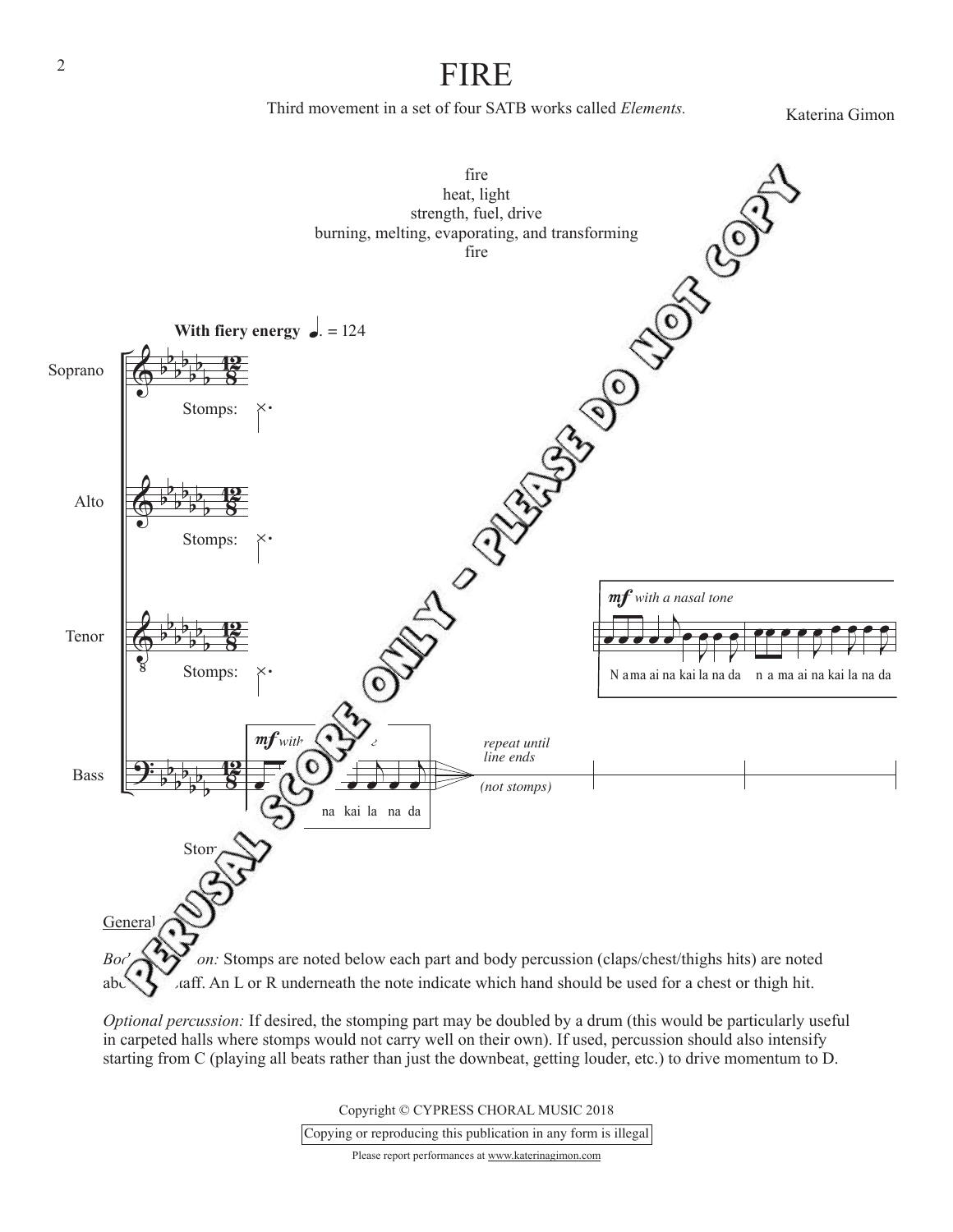Fire

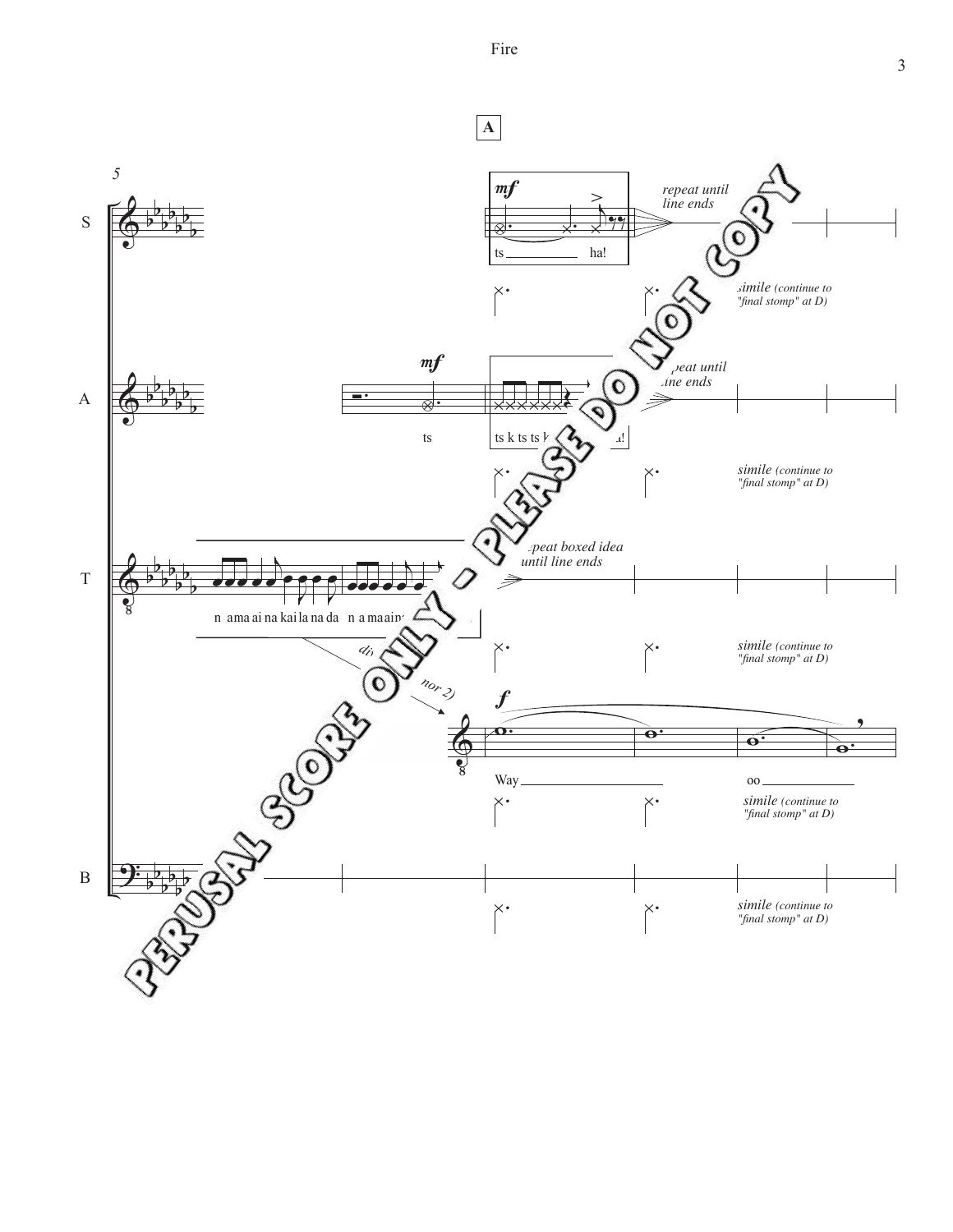$\overline{4}$ 

 $\cal{II}$ 



Fire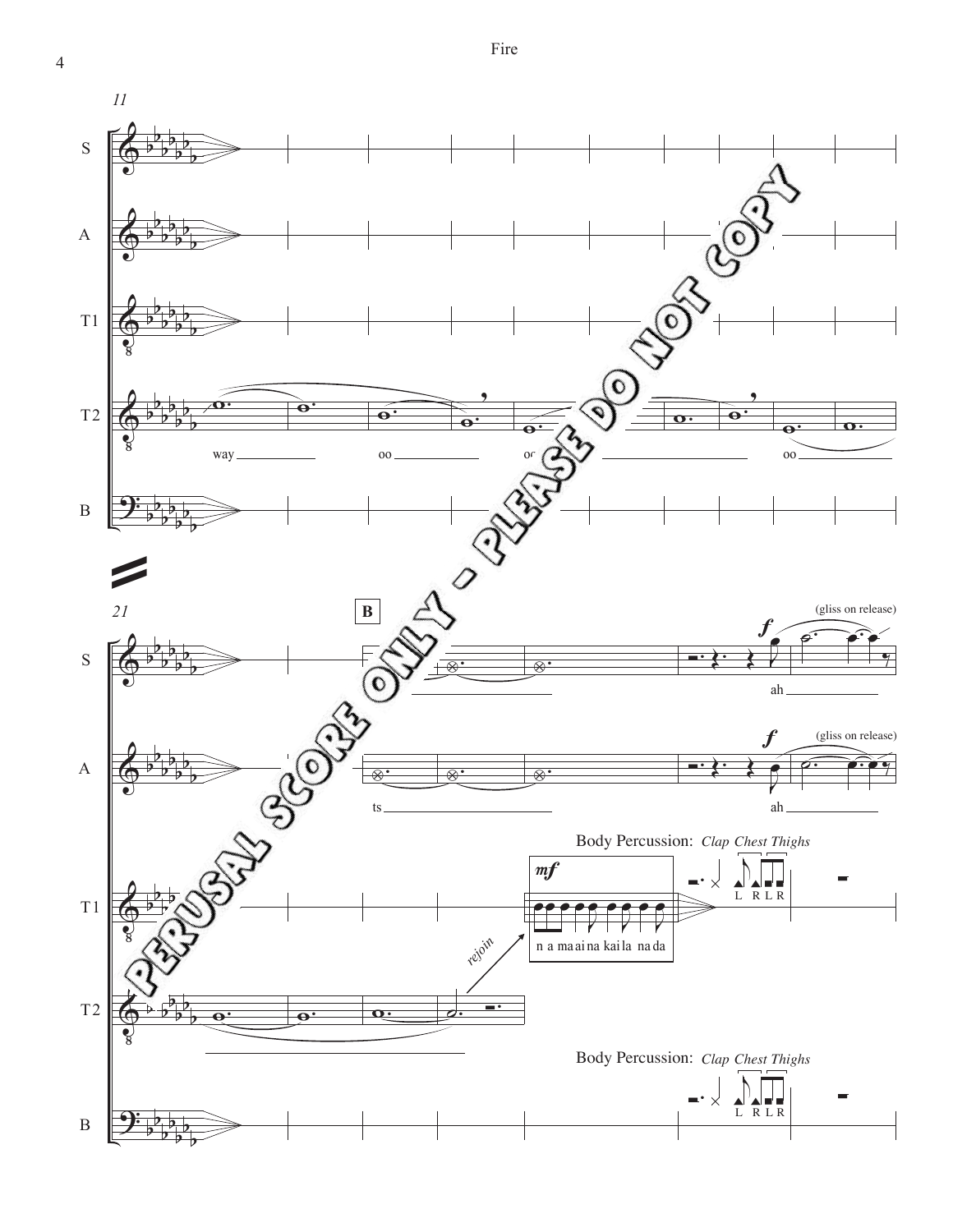Fire

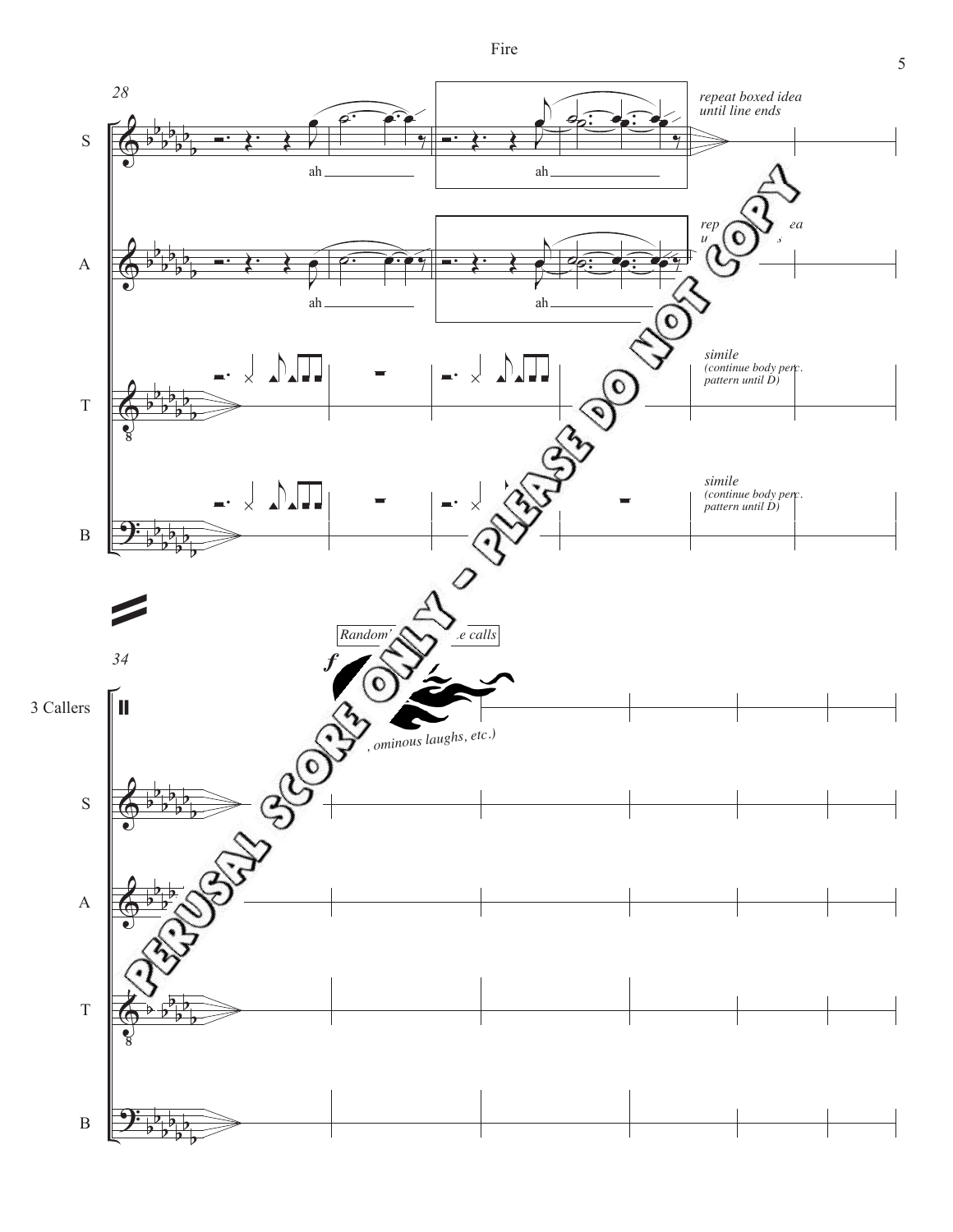Fire



 $*$   $X = "x"$  (unspecified) number of repeats. As noted above, this section is looped for approx. 30 to 40 seconds.

\*\* The exit from the looped section is signaled by Caller 1, using a distinct call which provides warning for the arrival of section D. For example, a call occuring on the downbeats of m. 43 and 44, as notated above in the Caller line.

6